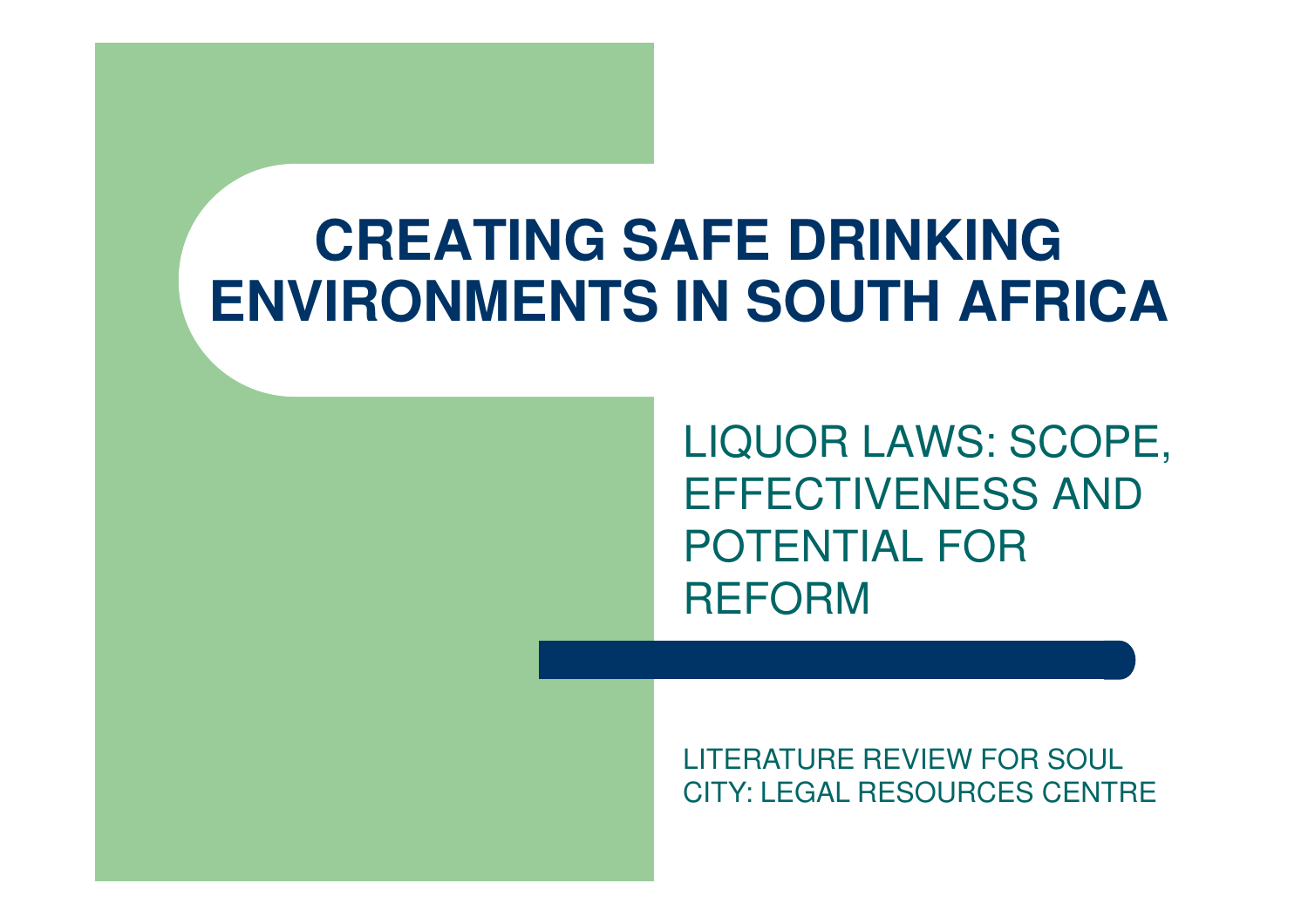## **INTRODUCTION**

- Methodology
- Focus
- Soul City's aims
- Overall theme
- Structure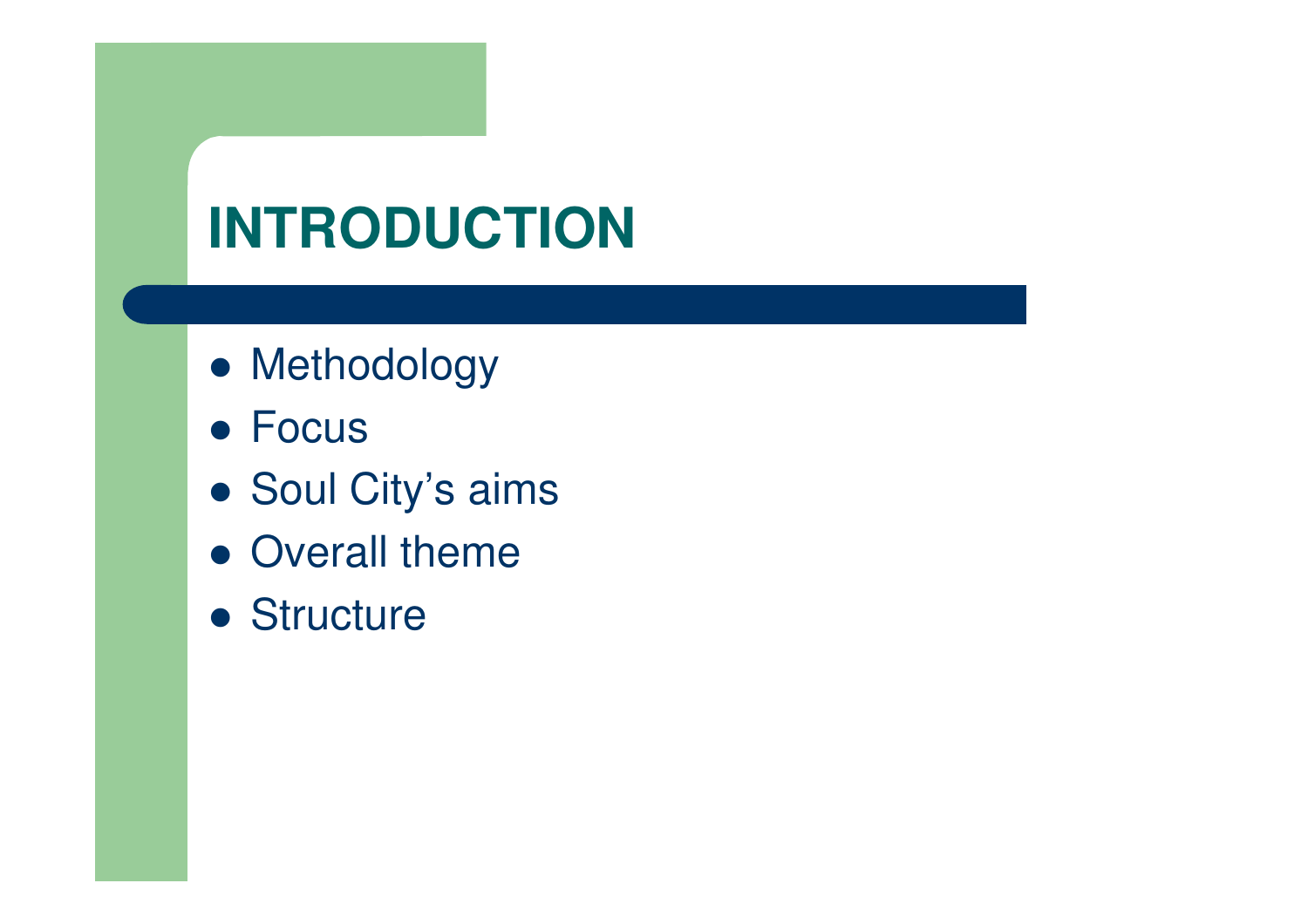#### **WHAT CONSTITUTES A SAFE DRINKING ENVIRONMENT?**

- No universal standard
- 'Environment': broad or narrow?
- Culture
- Law or policy?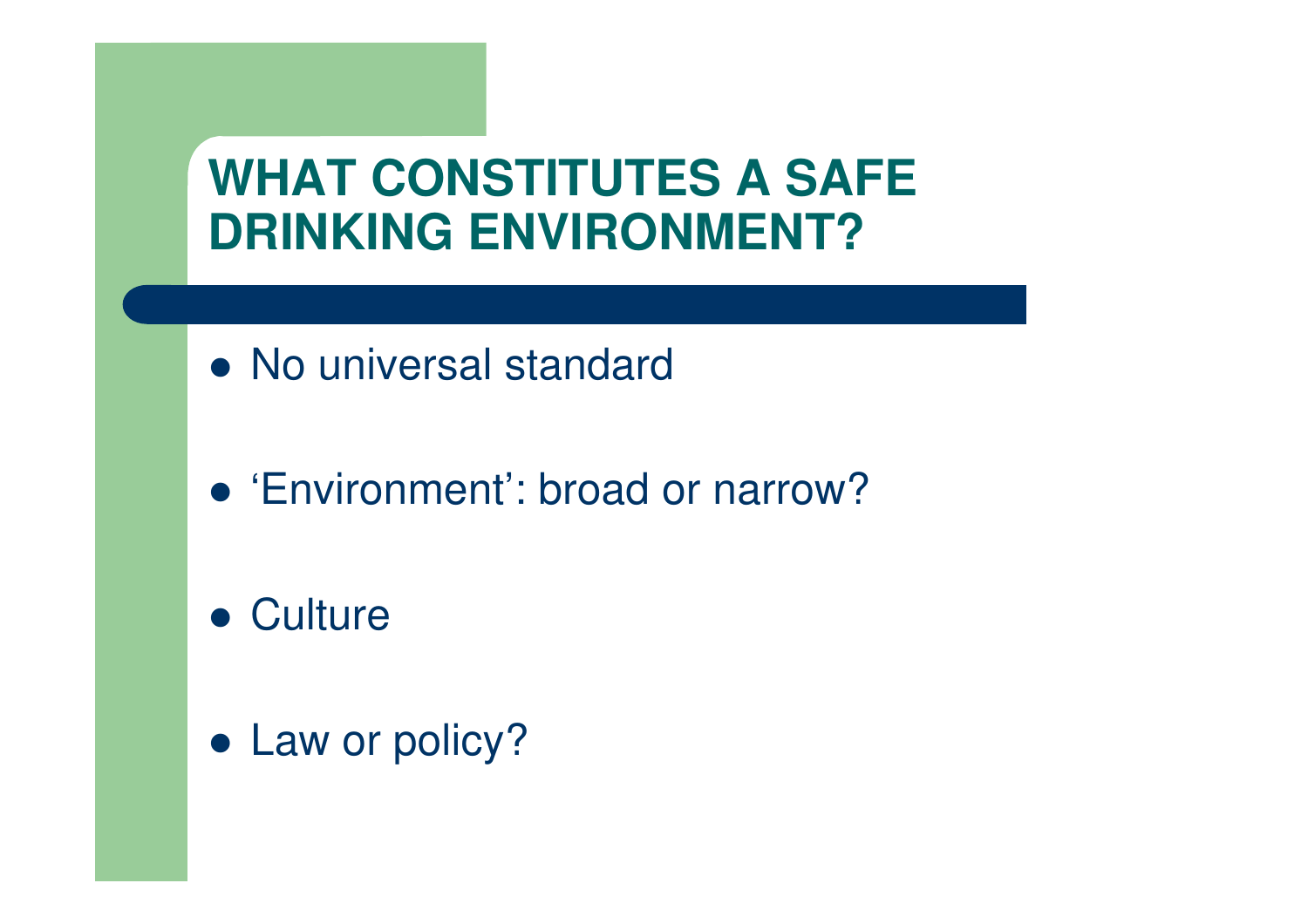#### **MEASURES TO ENSURE THESAFETY OF DRINKERS**

- Restrictions on sale (e.g. licences, hours)
- **Restrictions on purchase (e.g. age,** intoxication, price, alternatives to alcohol, container size, information)
- Venue security (e.g. personnel, no glass)
- Design of premises (e.g. lighting, ventilation)
- Product quality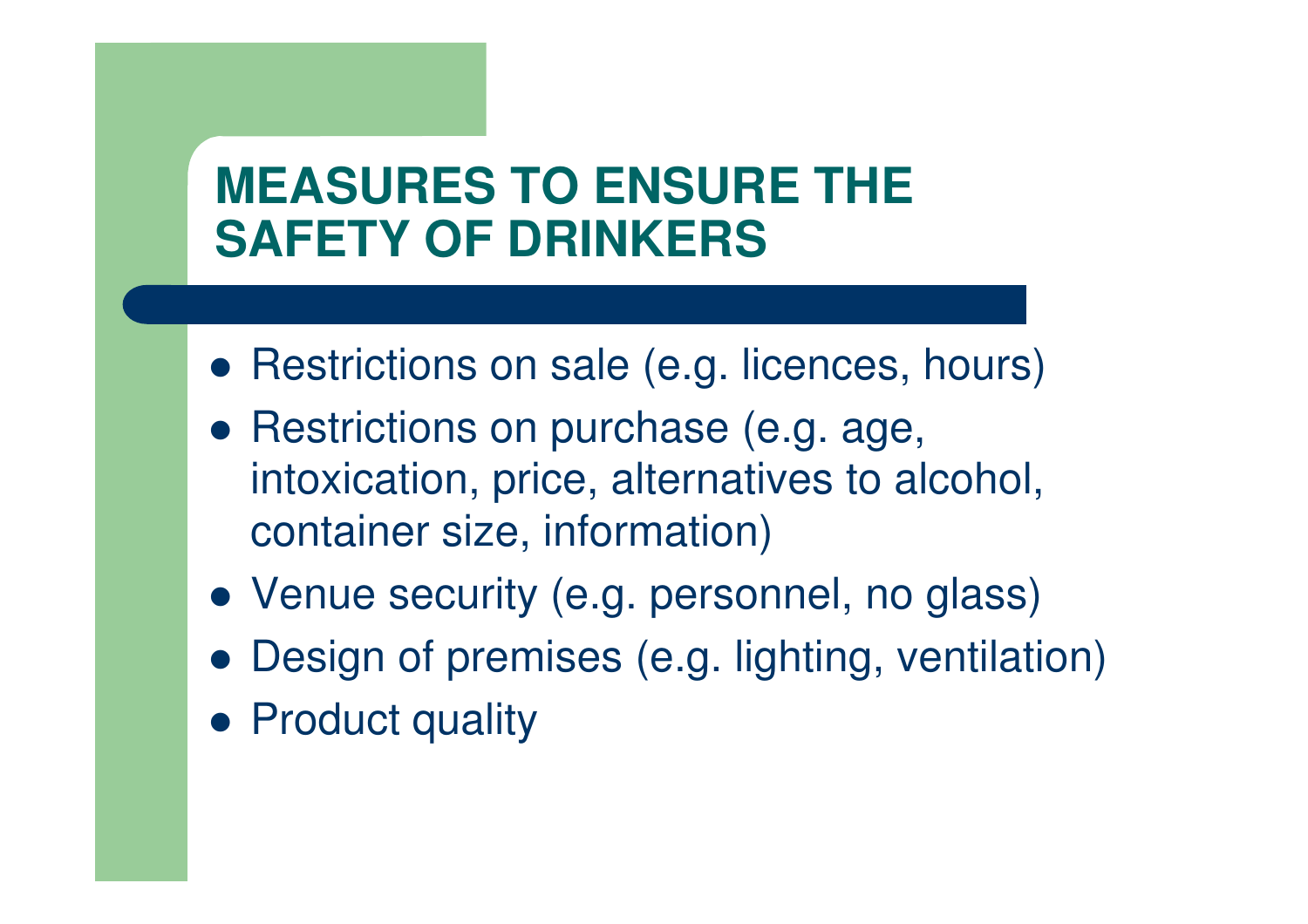#### **MEASURES TO ENSURE THE SAFETY OF DRINKERS AND THE GENERAL PUBLIC**

- **Better policing**
- Communication and co-ordination
- Public transport and 'designated driver' schemes
- Staggered closing times
- Alcohol-free zones
- Restrictions on advertising
- Educational and information campaigns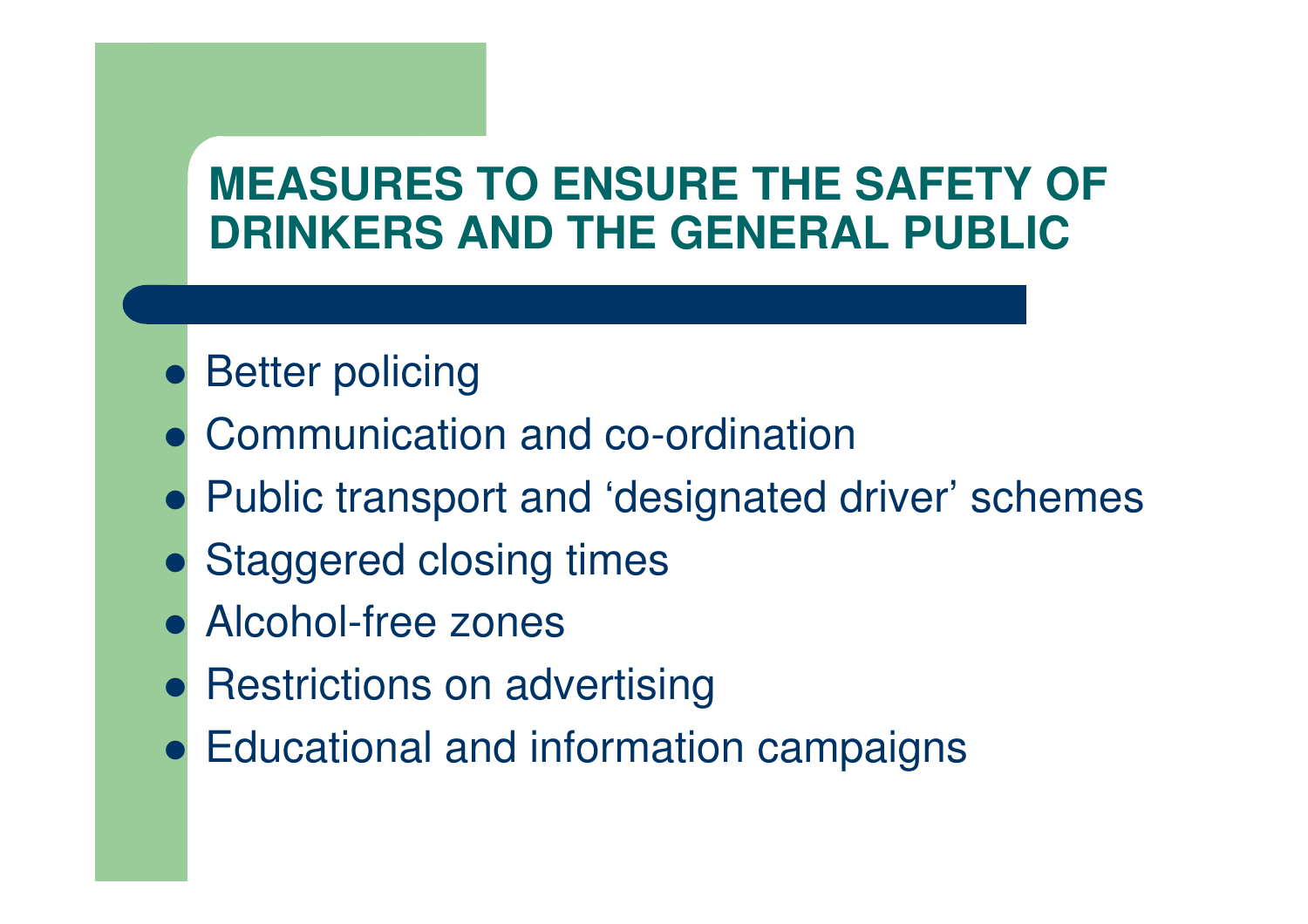## **LIQUOR LEGISLATION**

- National level: macro-manufacturing and distribution (Liquor Act, 2003)
- Provincial level: micro -manufacturing, retail sale and consumption (Liquor Act, 1989 and provincial liquor acts)
- **Product quality: Liquor Products Act, 1989**
- Provincial legislation: only Gauteng and the Eastern Cape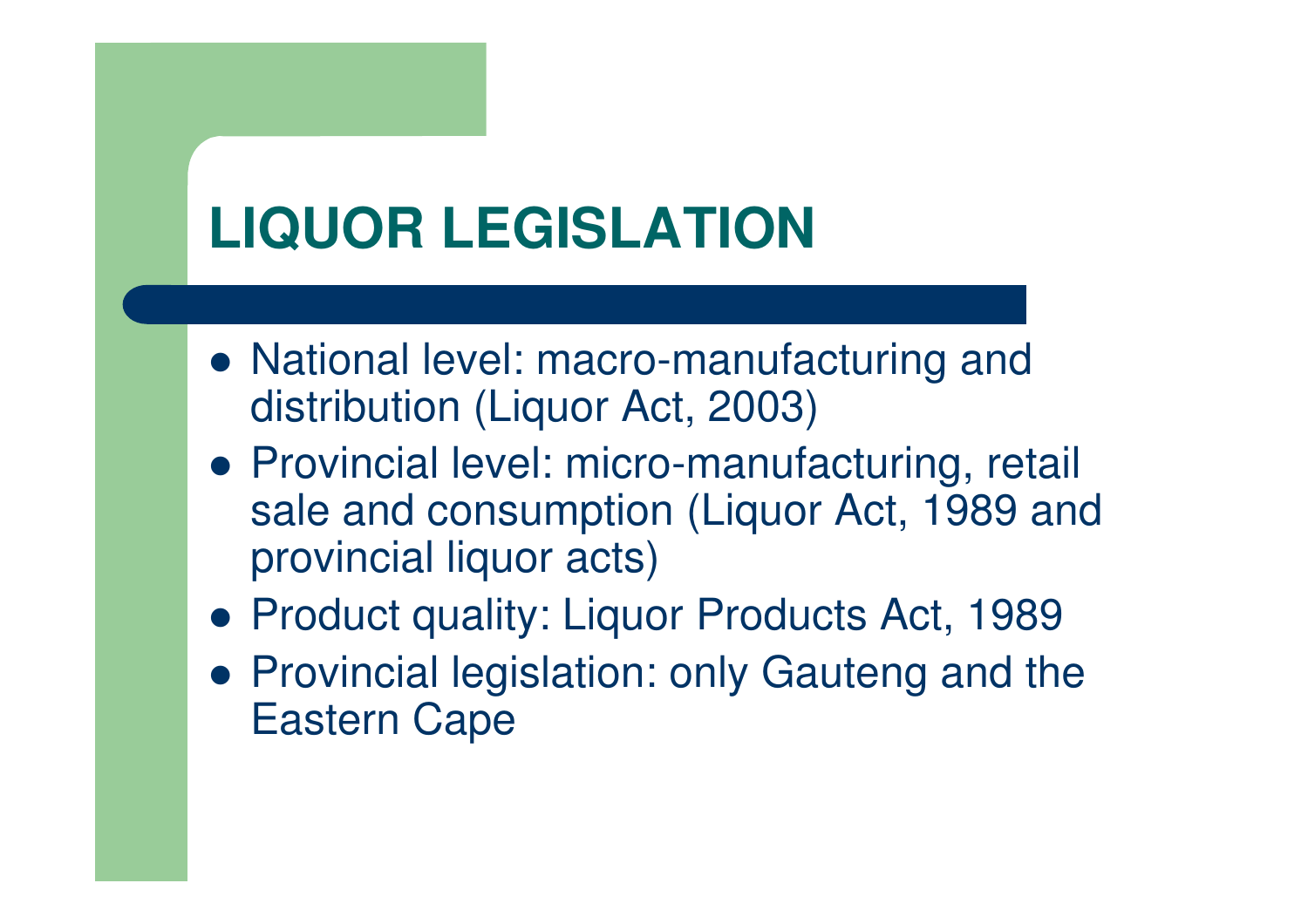#### **HOW CAN SAFE DRINKING ENVIRONMENTS BE CREATED IN SOUTH AFRICA?**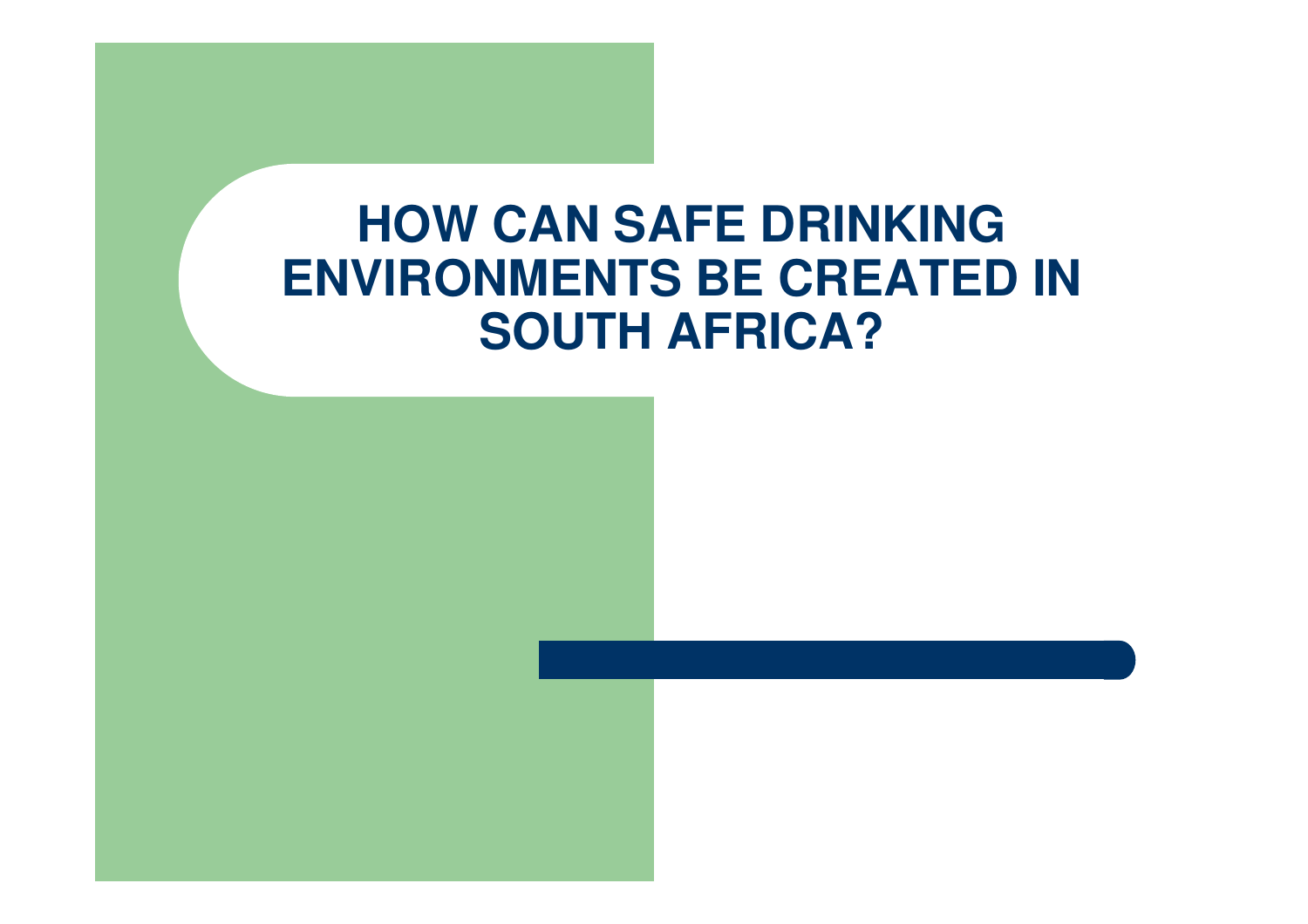# **LIQUOR LICENCES**

- Problem: unlicensed premises
	- Why? Lack of enforcement; lack of information; expense; complexity
- Problem: inadequate community participation
- Problem: unlicensed manufacturers
- **Recommendations** 
	- Intensify enforcement
	- Simplify licence application process
	- Strengthen community participation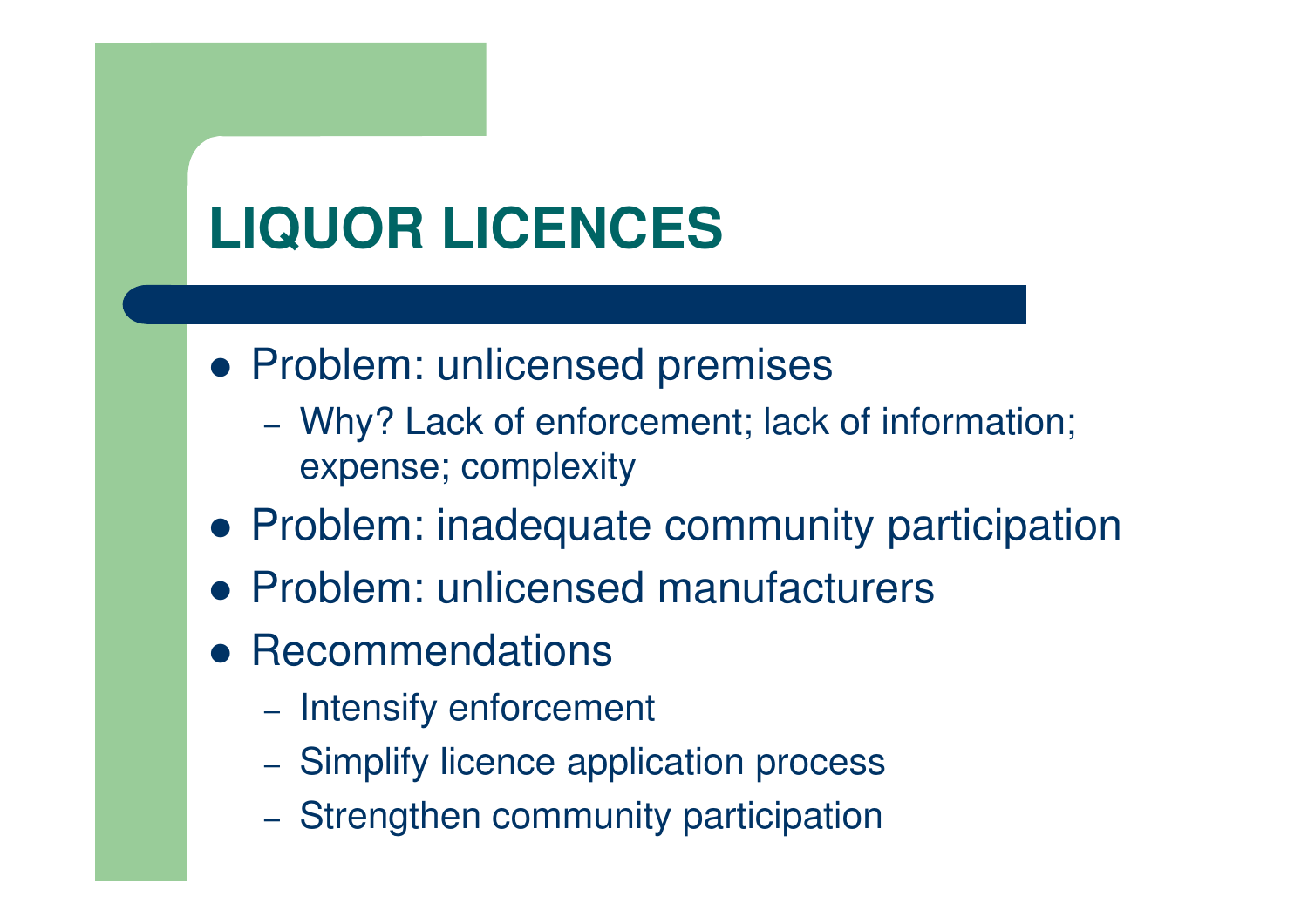# **RESTRICTED HOURS**

- **Problems: inconsistency and lack of clarity**
- International examples
- Debate: local or provincial level?
- Staggered closing times
- Recommendations:
	- Standardise hours?
	- Publicity
	- Mandatory / voluntary staggered closing times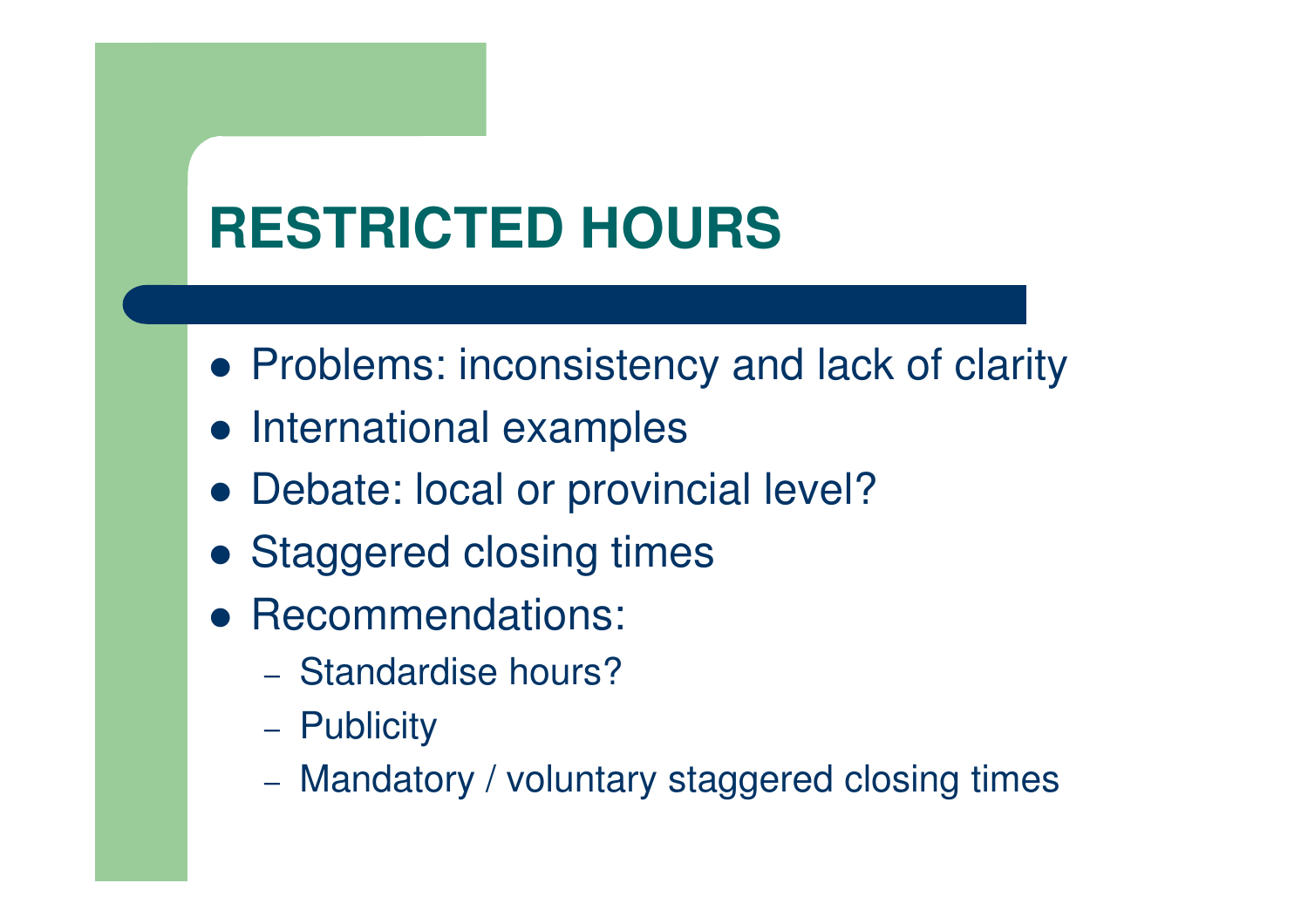### **AGE LIMITS**

- Liquor Act, 2003
- International examples
- Problem: employment of minors
- **Recommendations** 
	- Bring provincial acts into force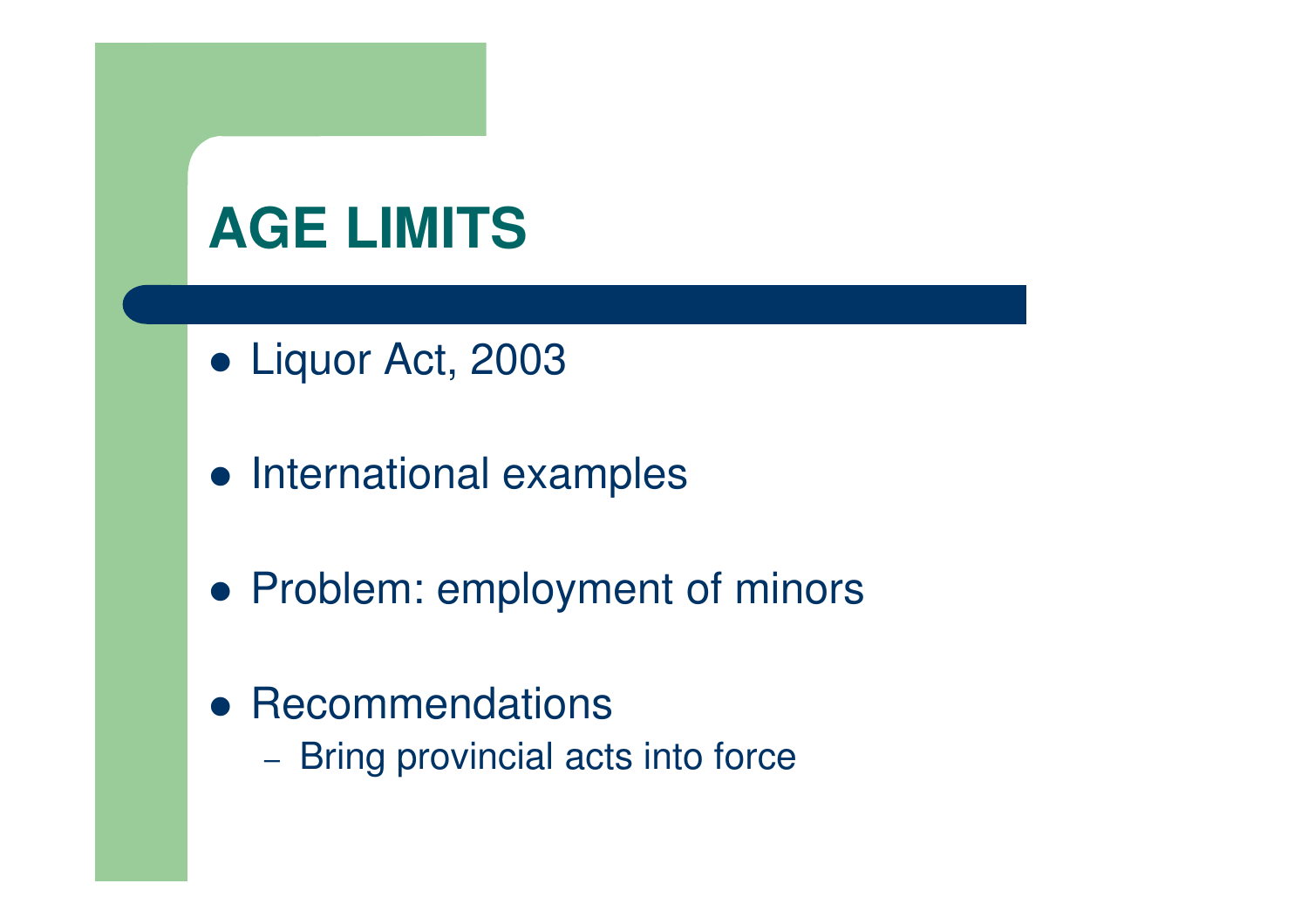#### **REFUSAL TO SERVE INTOXICATED PATRONS**

- **Recommendations** 
	- Include provisions in provincial legislation (e.g. Mpumalanga)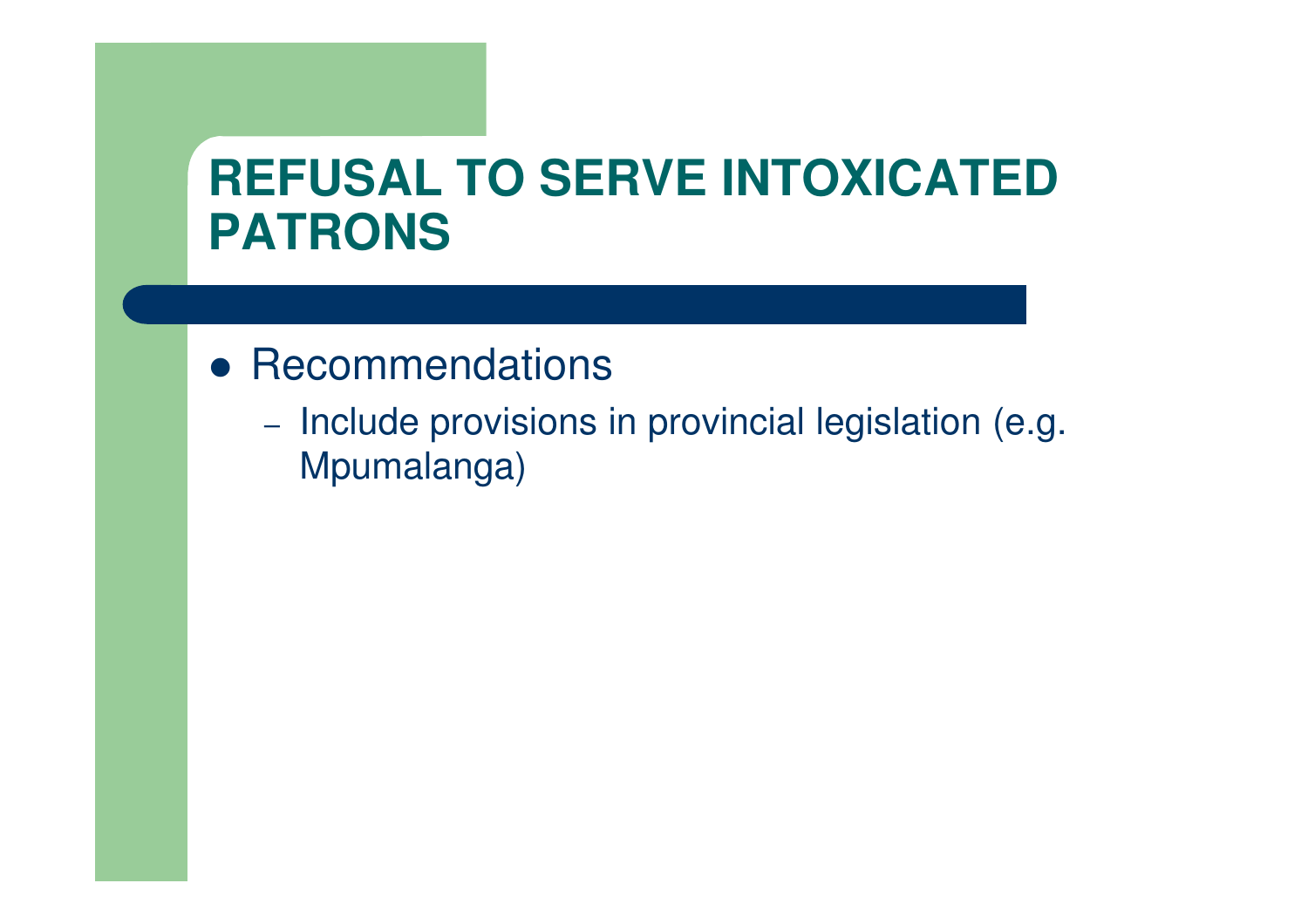### **MINIMUM PRICES**

- **Effectiveness**
- Excise taxes
	- South Africa: 23% (wine), 33% (beer), 43% (spirits)
	- International averages (2004): 22%, 23.6%, 41.2%
- Promotions ('happy hour')
- **Recommendations** 
	- Raise excise taxes
	- Ban time-limited promotional offers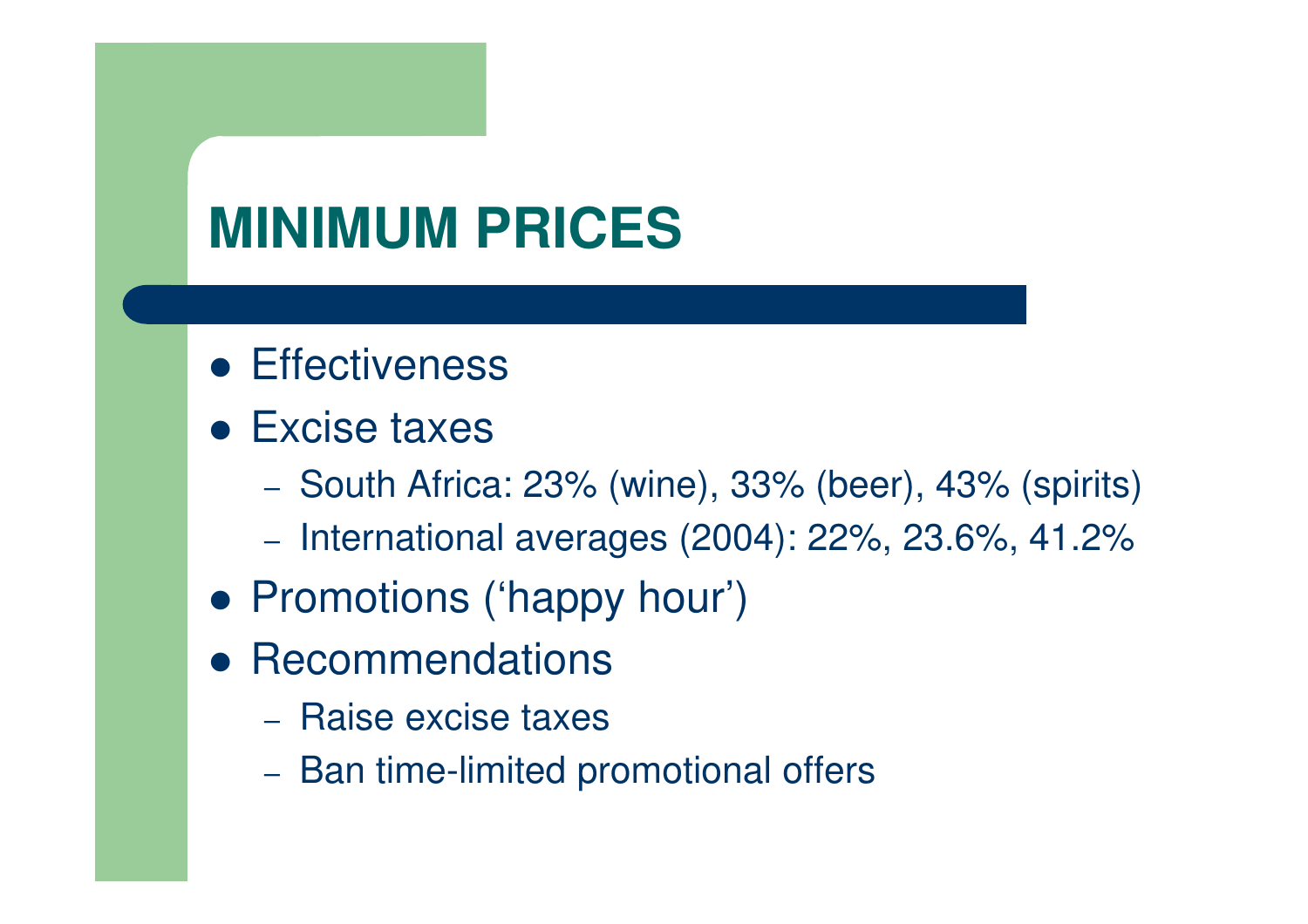# **LIMITS ON CONTAINER SIZE**

- **Confusion**
- Value (actual or perceived)
- Complexity: international examples
- Precedent: 'papsakke'
- Alternative: unit labelling
- **Recommendations** 
	- Compulsory unit labels
	- Public information campaign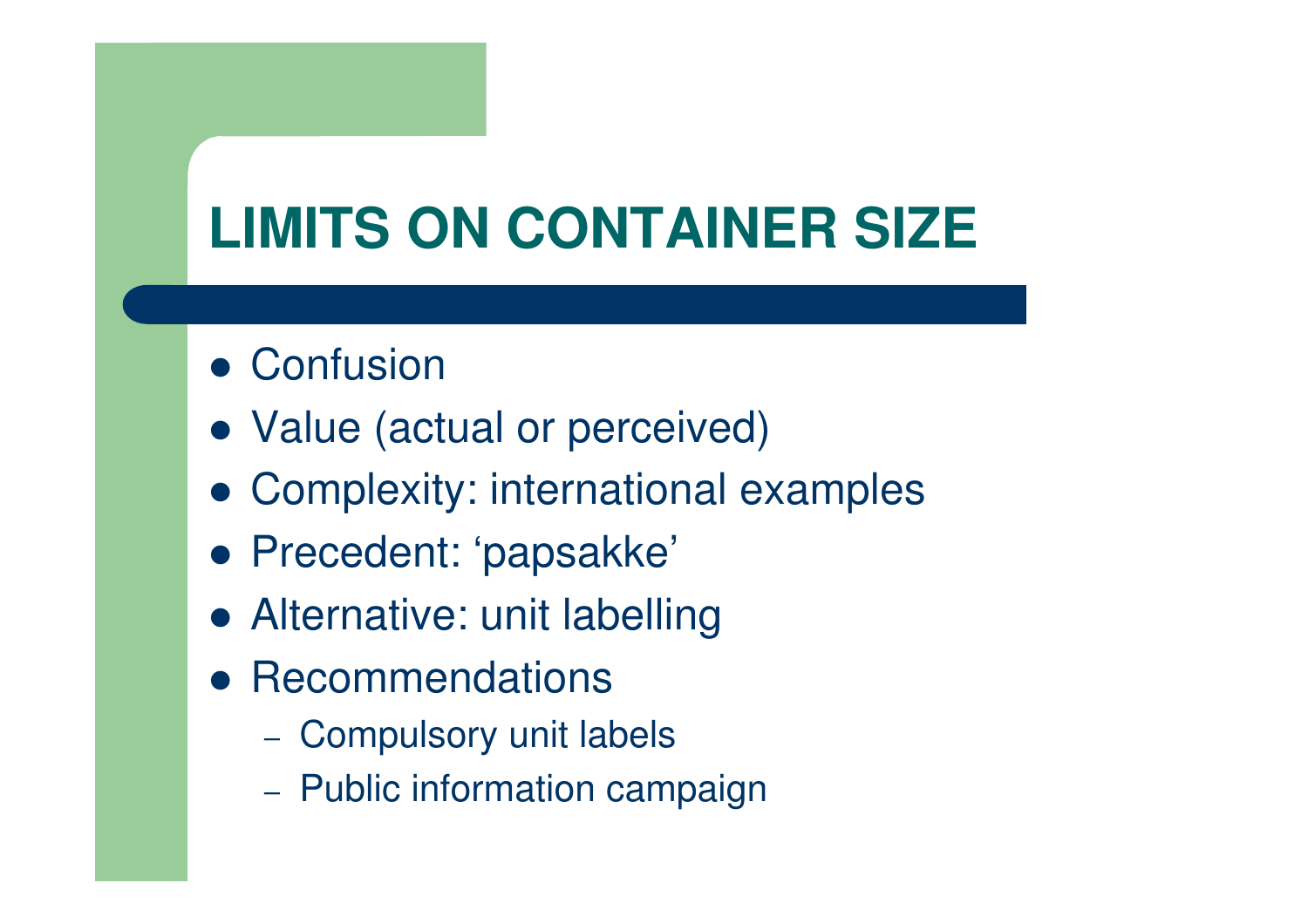#### **AVAILABILITY OF FOOD AND NON-ALCOHOLIC ALTERNATIVES**

- Non-alcoholic drinks: impact of legislation?
- **•** Impracticality
- Gauteng example: licence categories
- **Recommendations** 
	- Licence conditions
	- Consideration in licence decisions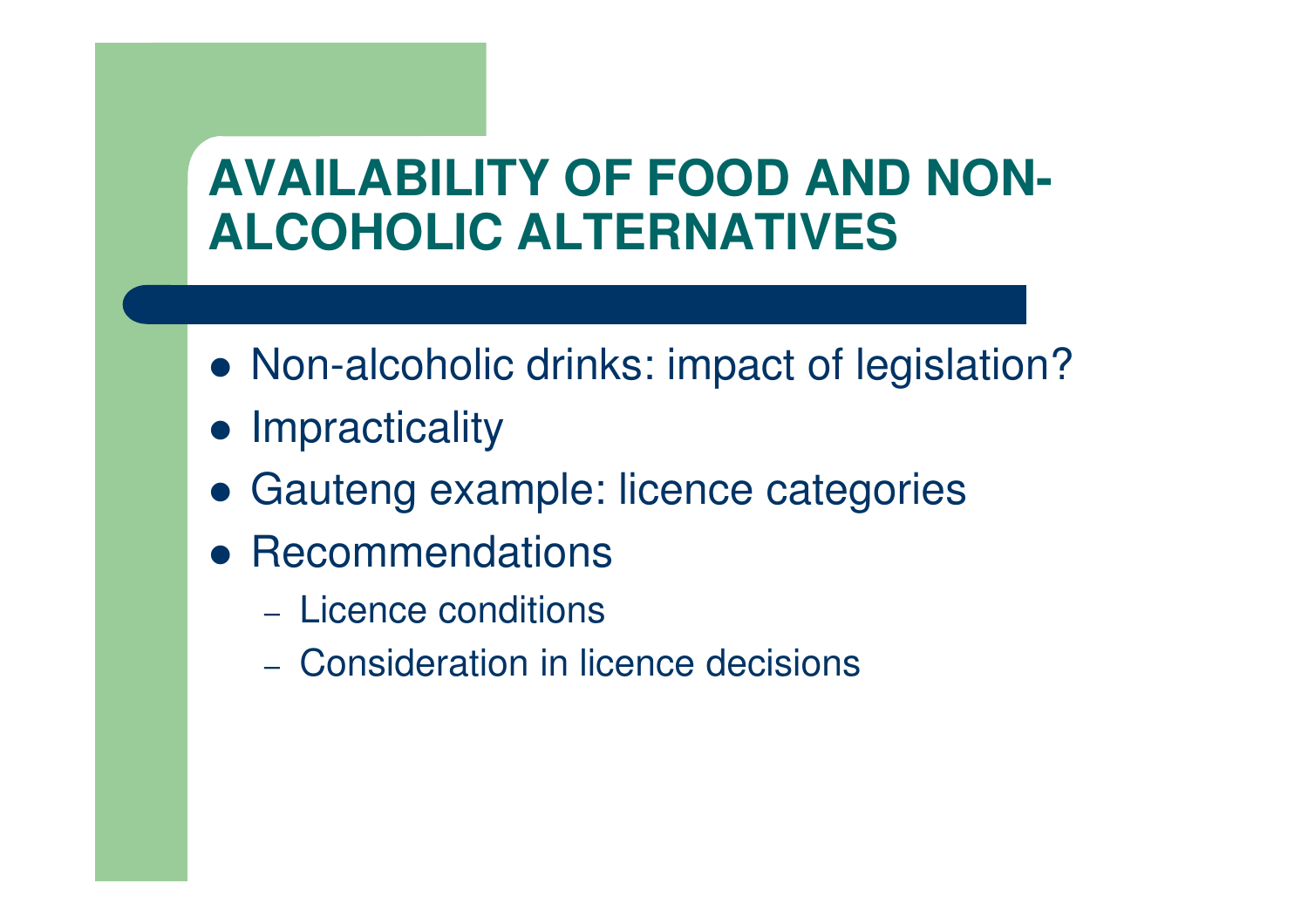## **ALCOHOL-FREE ZONES**

- International examples
	- Blanket ban or targeted prohibitions?

### **• Recommendations**

- Municipalities should have authority to designate
- No unsealed liquor containers in private motor vehicles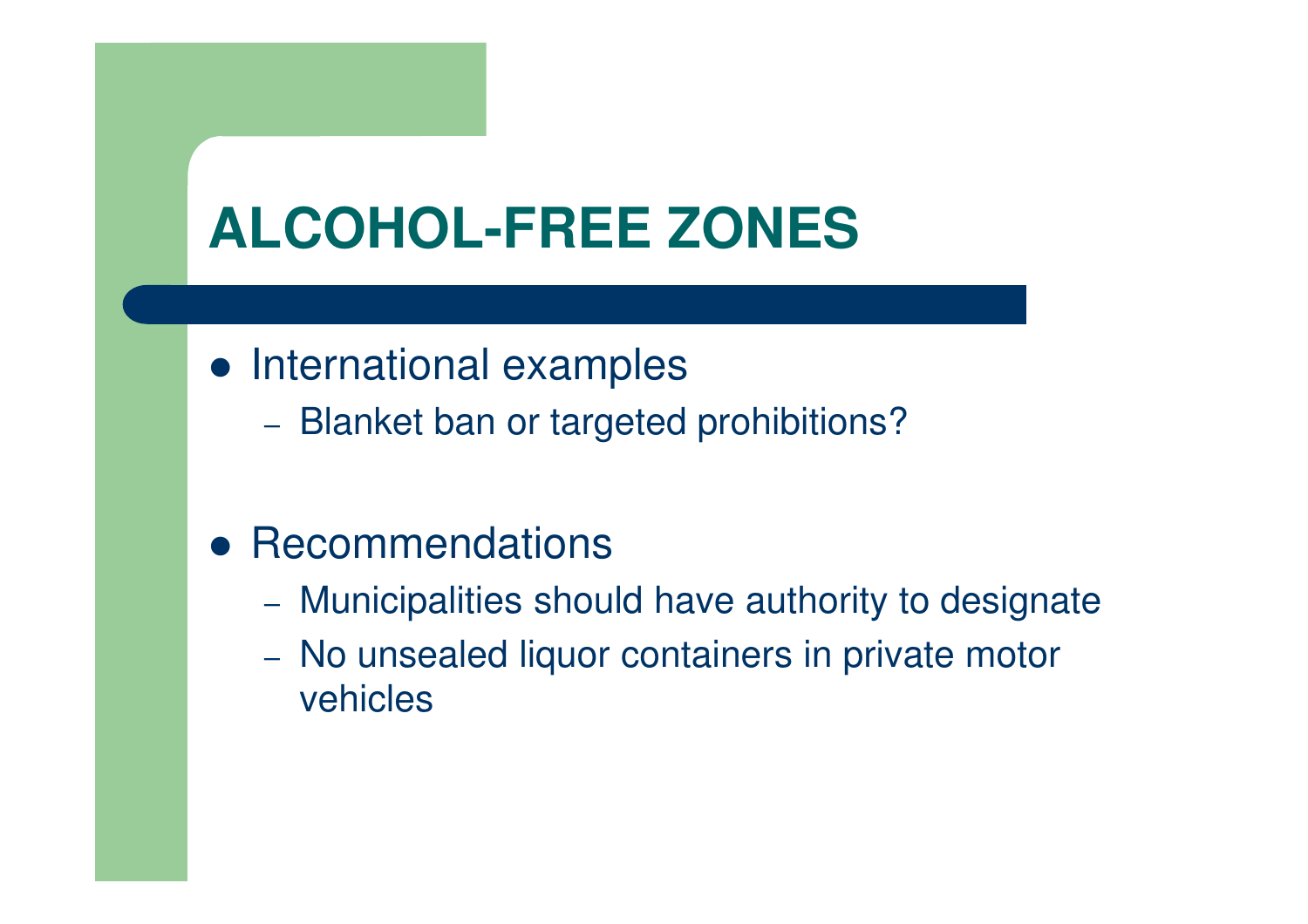### **PUBLIC TRANSPORT, DESIGNATED DRIVER SCHEMES AND R.B.T.**

- Problem: drink-driving
- Drink-driving laws
- **Recommendations** 
	- Public transport
	- Zero tolerance
	- Random breath testing (R.B.T.)
	- Designated driver schemes
	- Civil liability of servers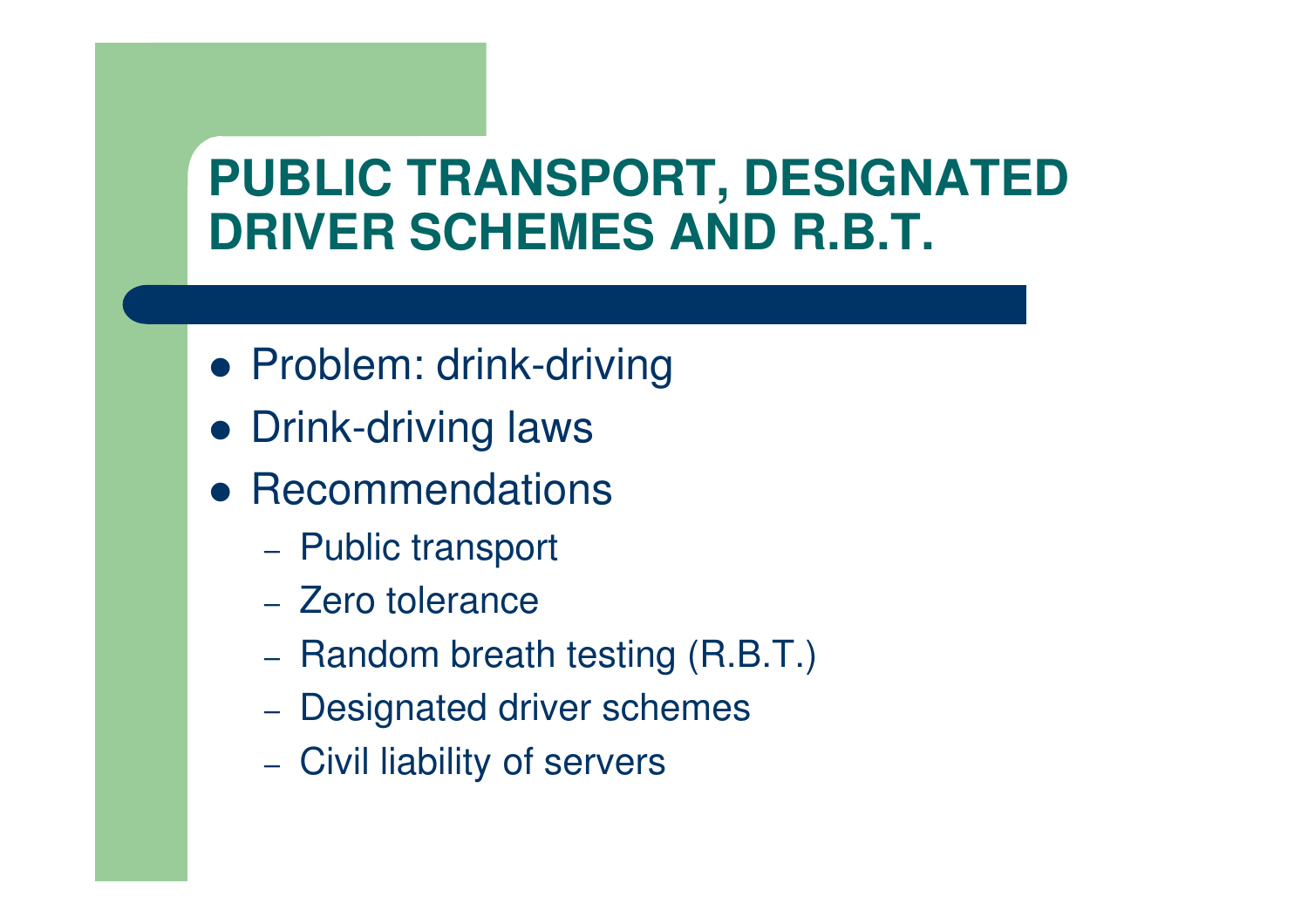# **ADVERTISING OF ALCOHOL**

- Focus: young people
- **•** Statutory provisions
- ARA (Association for Responsible Alcohol use) voluntary code: self-regulation
- Debate: which approach is best?
	- Complete ban
	- Tighter statutory control
	- Statutory oversight
	- Amendment of voluntary code
- $\bullet$ Recommendation: compromise between extremes?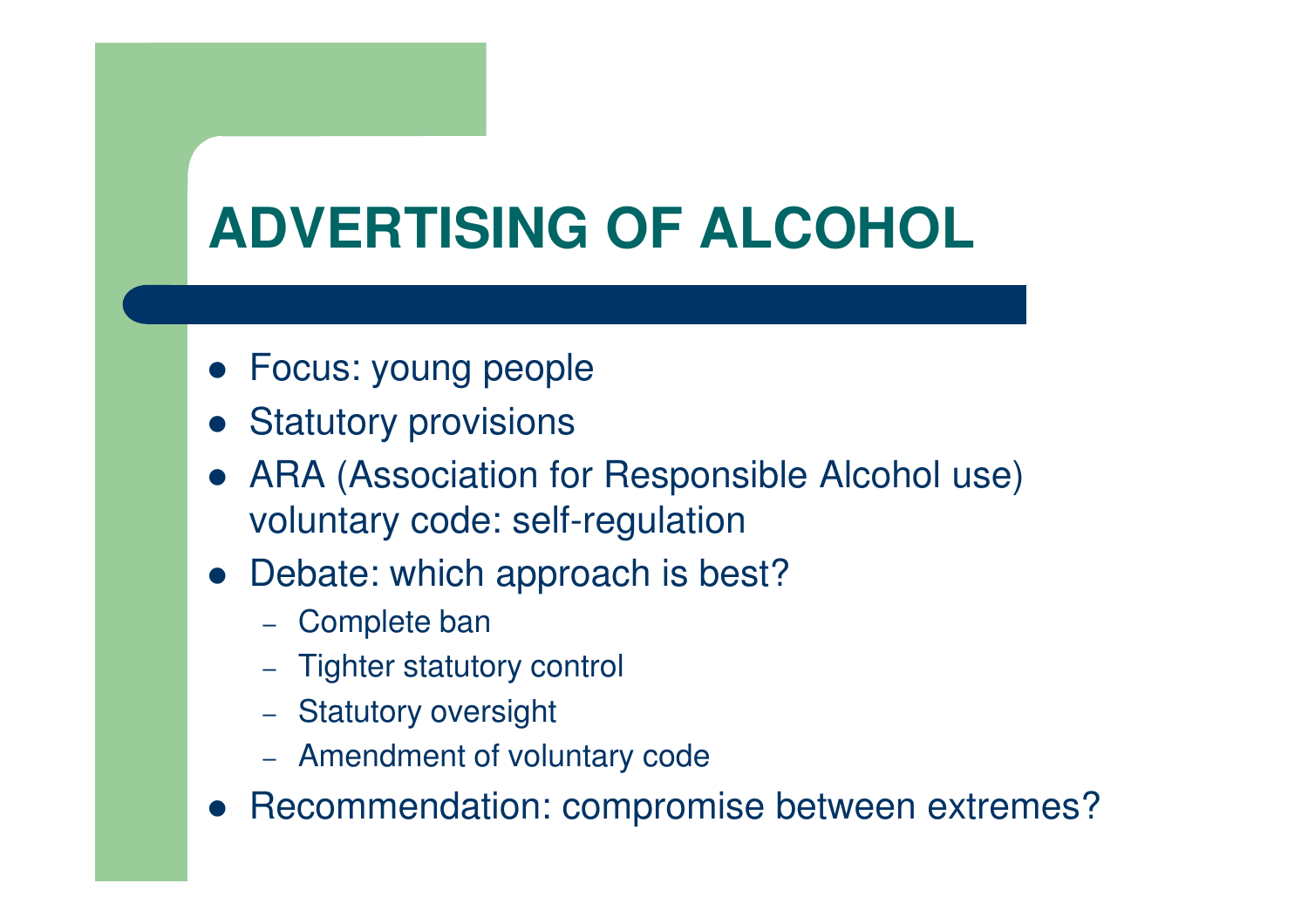#### **MEASURES STILL TO BE CONSIDERED**

- **Better policing**
- **Security measures at licensed premises**
- Layout and design of licensed premises
- Enforcement / policy, not law?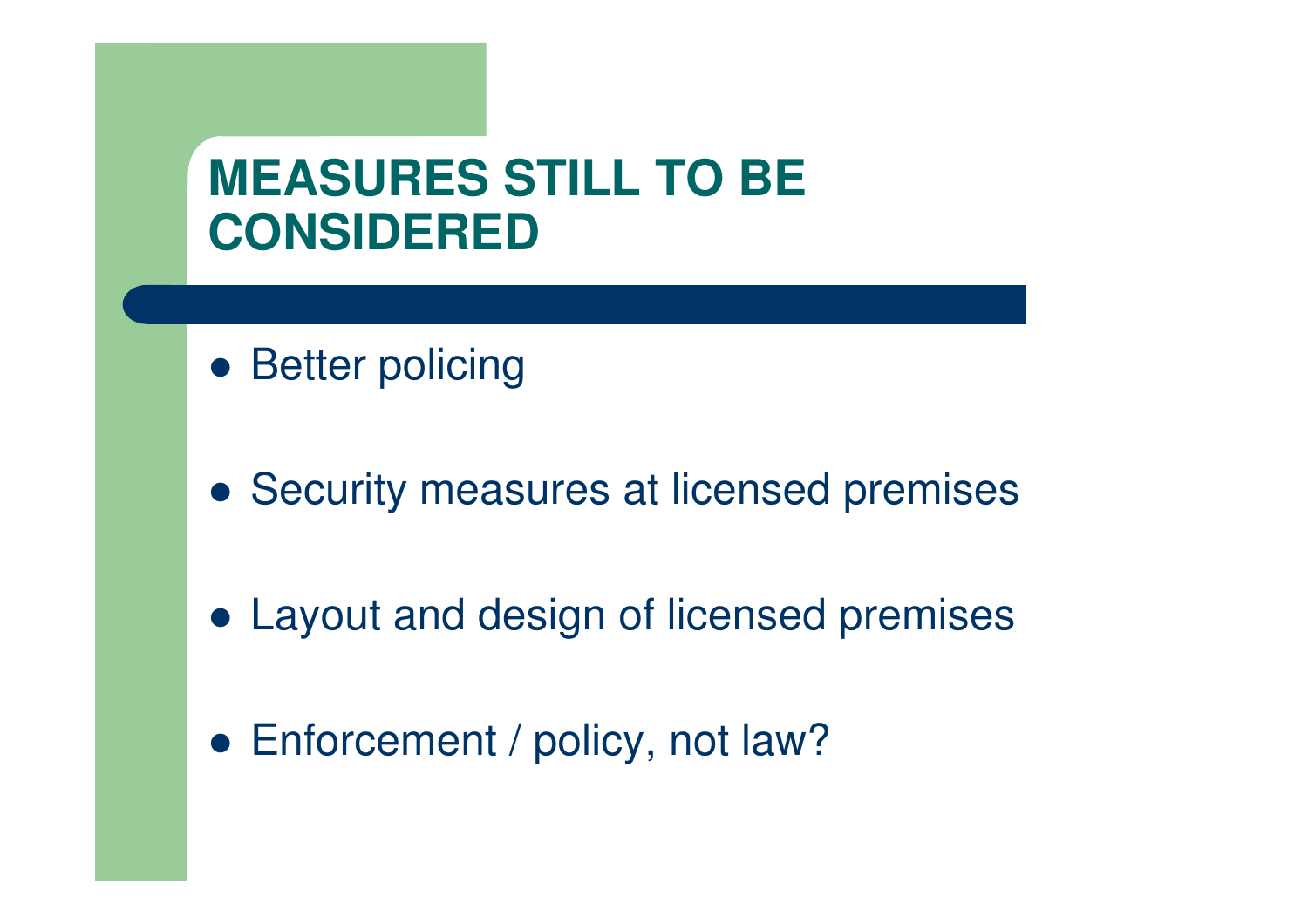### **EDUCATION AND PUBLIC HEALTH INFORMATION**

- Critical part of any harm reduction strategy
- Specific campaigns to increase impact of legislation (e.g. units)
- Notification of changes to law (e.g. B.A.C.)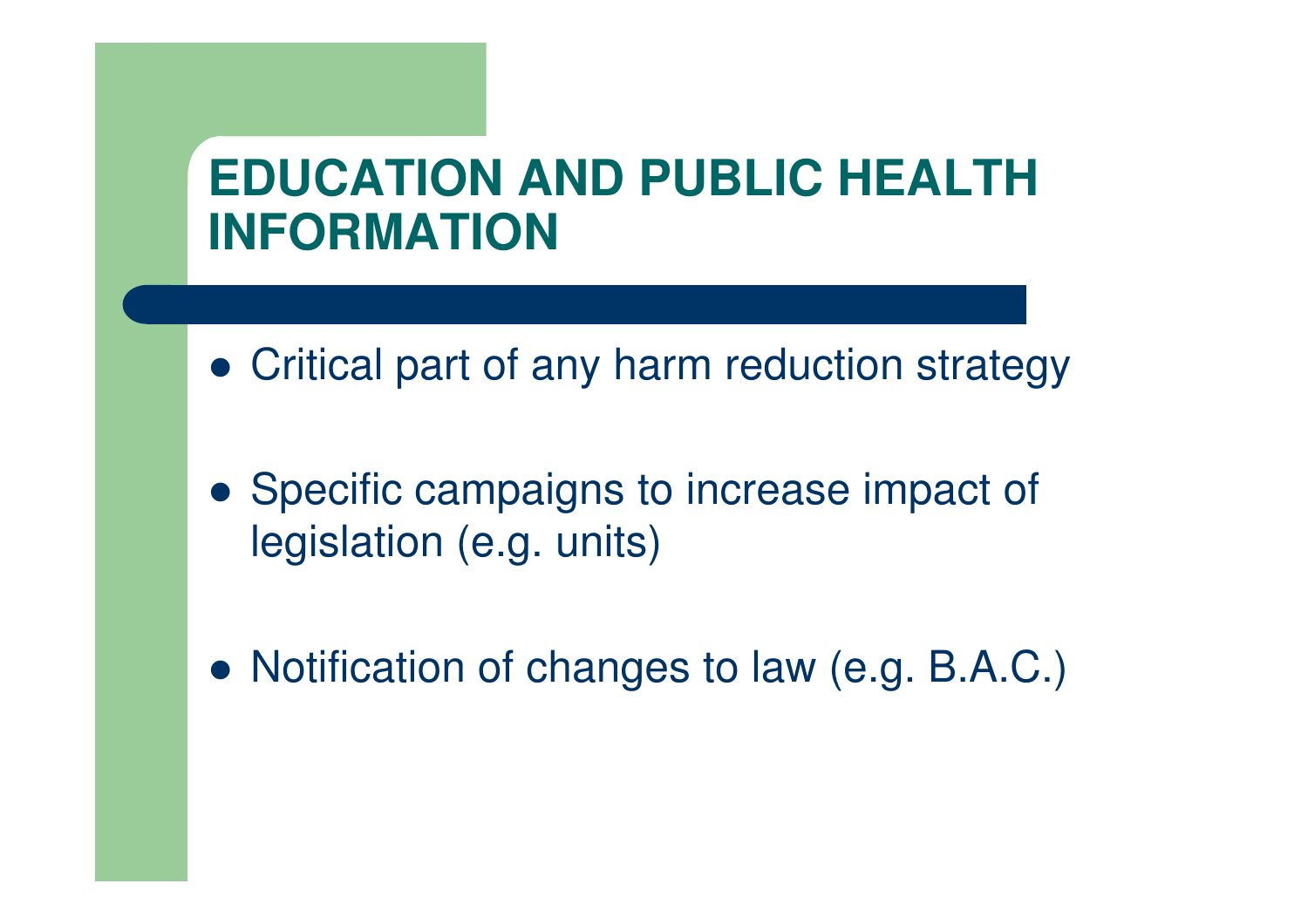#### **COMMUNITY PARTICIPATION IN CREATING SAFE DRINKING ENVIRONMENTS**

- Licence application process
	- Languages problem
	- Written suhmissioi Written submissions
	- Innovations: public hearings, community inspectors
- **•** Legislative process
	- Constitutional obligations
- Outside the law
	- Fducational c  $-$  Educational campaigns and training
	- Awareness of rights and responsibilities
	- Alternatives for young people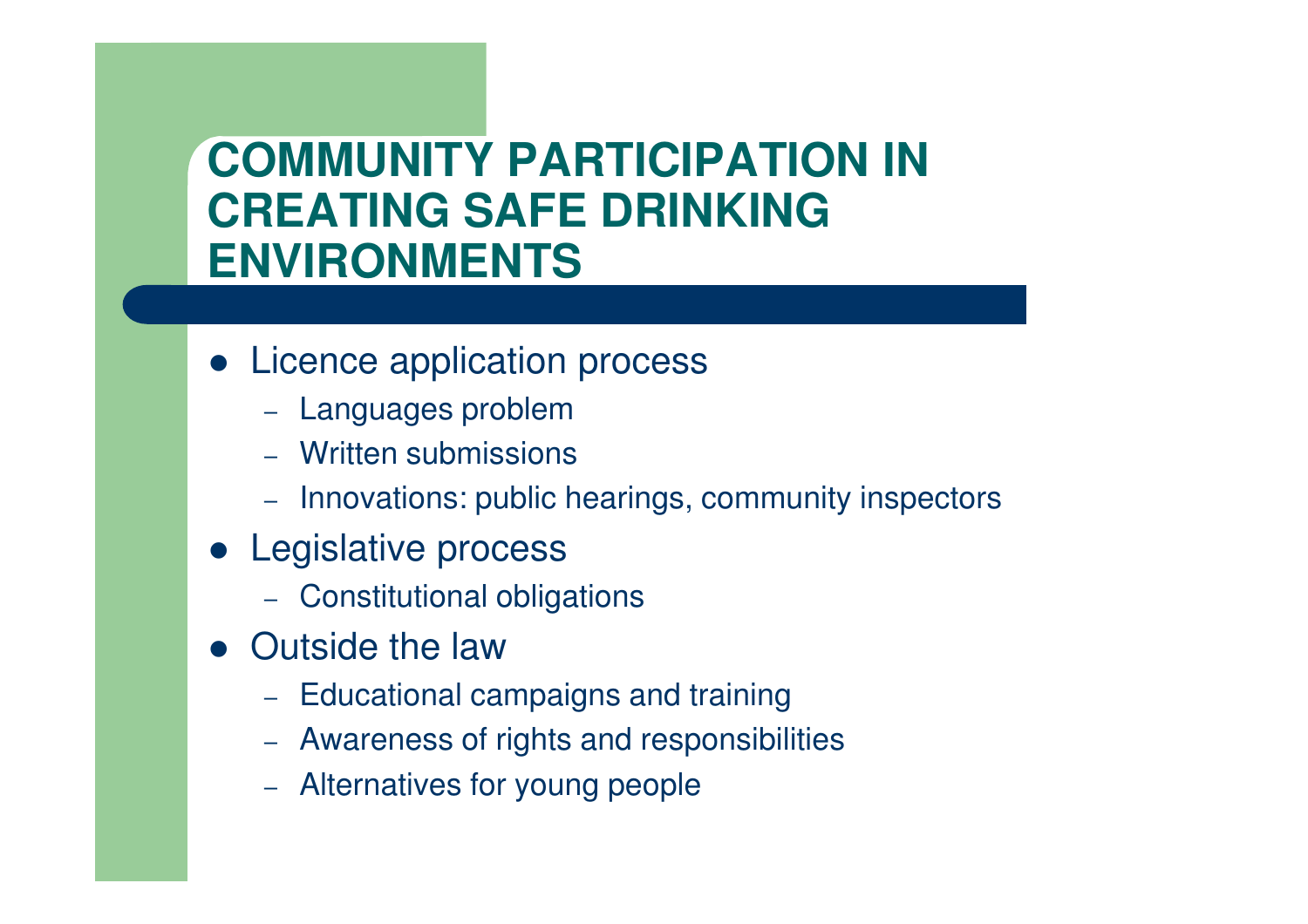## **SOUTH AFRICAN CASE LAW**

- Courts' power limited to issues litigated
- Lessons
	- $-$  There is a need for regulation (S v Lawrence)...
	- – biji noj joo much requisijon i P*hillins V i JPP* – …but not too much regulation (*Phillips v DPP*)
- Role in licence applications